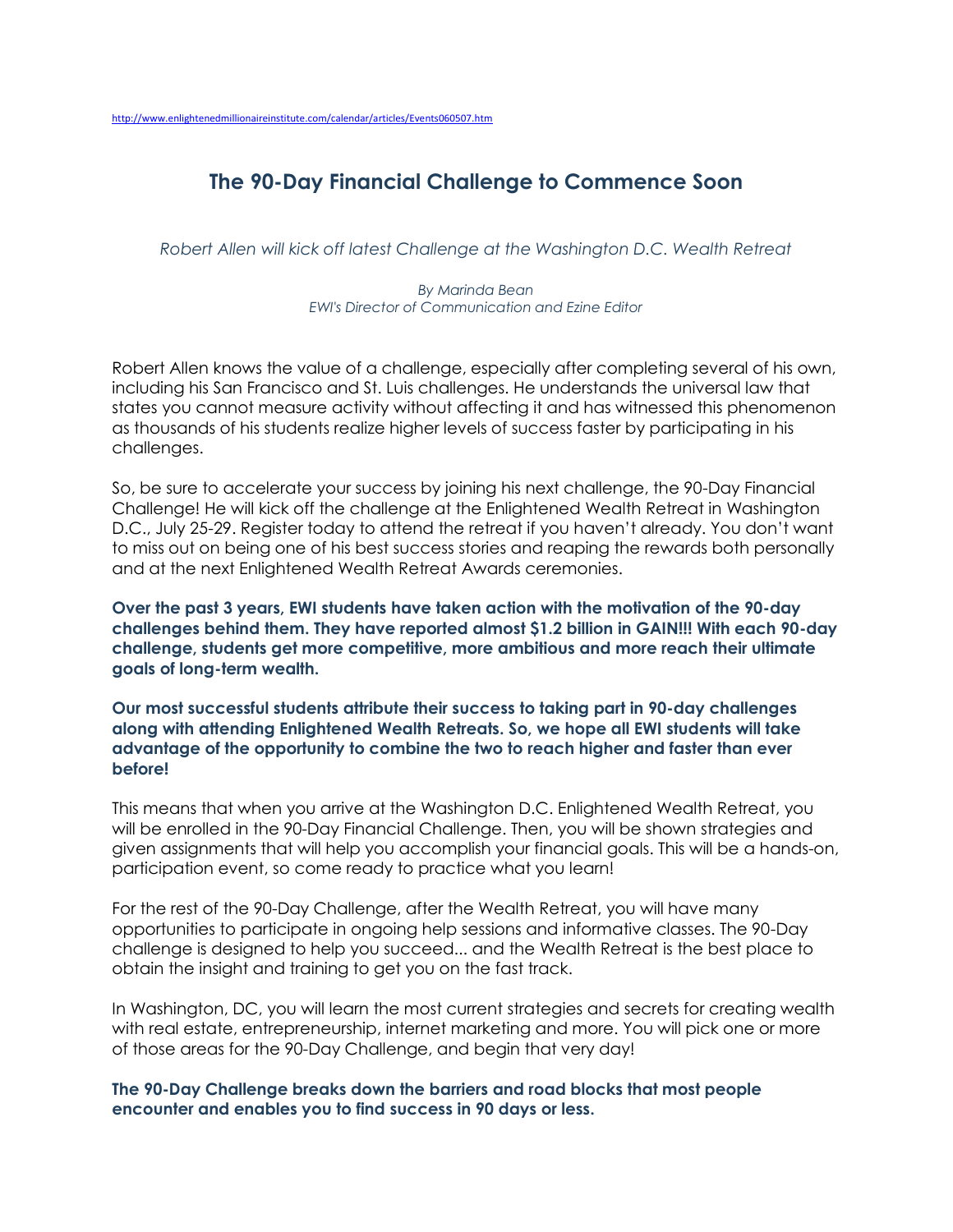**90 Days:** It does not take a lifetime to create wealth. The 90-Day Challenge is designed to prove you can change your financial situation quickly. During this Enlightened Wealth Retreat, we will teach you the skills, strategies and ideas that can help you attain your financial dreams –all you need is your desire and dedication.

**Access to teachers and tools:** You will acquire knowledge from the nation's most successful group of industry experts and trainers who will inspire, motivate, and prepare you to accomplish your goals. These experts and trainers will share their personal success stories, strategies, and wealth-creating insights as well as give you ideas on how you can achieve financial independence.

**Challenge yourself:** During this Enlightened Wealth Retreat, you will learn how to make your financial dreams become a reality and help ensure your long-term success. You will learn how to do it all in 90 days, but more importantly, you will obtain the drive to excel in this challenge.

**Challenge others:** One of the greatest motivators is competition. The 90-Day Challenge was designed not only to help you push yourself to accomplish your goals, but also to use the success of others to motivate and accelerate your progress.

During the awards ceremony, we will recognize you for your individual accomplishments based on your entries into the **Millionaire Hall of Fame**. You will be inspired by other people's stories of how they became financially independent during past 90-Day challenges.

You won't want to miss this incredible opportunity to inspire other students and receive recognition for your hard work and dedication to your success! Make sure you submit your story to the Millionaire Hall of Fame at millionairehalloffame.com before the Wealth Retreat.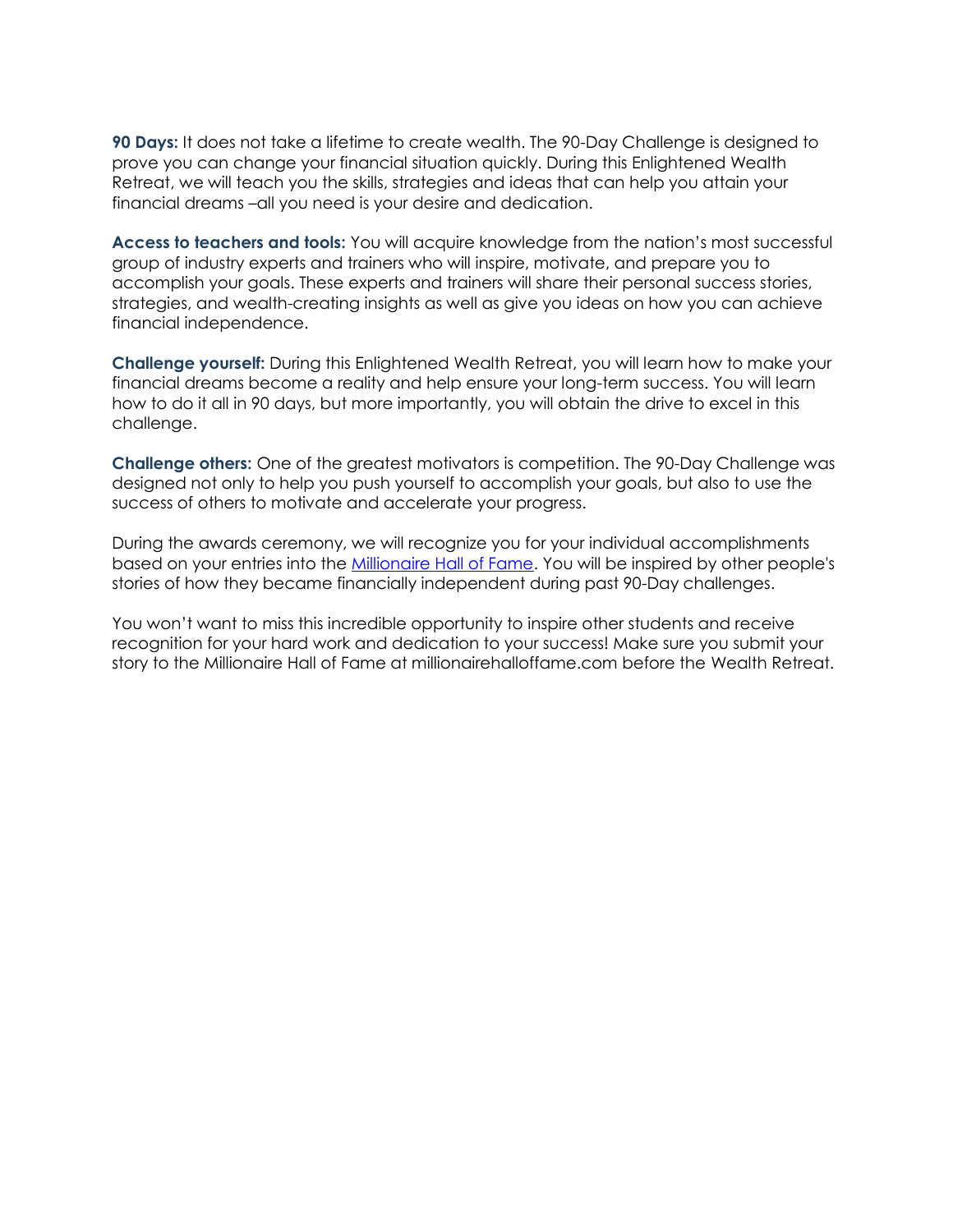| E EWI Protege Advisor - Windows Internet Explorer                                                                                                                                                                                                                                                                                                                                                                                                      |                                                                   |
|--------------------------------------------------------------------------------------------------------------------------------------------------------------------------------------------------------------------------------------------------------------------------------------------------------------------------------------------------------------------------------------------------------------------------------------------------------|-------------------------------------------------------------------|
| <b>S</b> Google<br>$  \mathbf{R}   + \mathbf{H}   \times   $<br>http://www.enlightenedmillionaireinstitute.com/calendar/articles/Events060507.htm                                                                                                                                                                                                                                                                                                      | . م                                                               |
| View Favorites Tools<br>Edit<br>File<br>Help                                                                                                                                                                                                                                                                                                                                                                                                           |                                                                   |
| <b>Favorites</b><br>(w) EWI Protege Advisor                                                                                                                                                                                                                                                                                                                                                                                                            |                                                                   |
|                                                                                                                                                                                                                                                                                                                                                                                                                                                        |                                                                   |
| Protege Advisor                                                                                                                                                                                                                                                                                                                                                                                                                                        |                                                                   |
| The 90-Day Financial Challenge to Commence Soon                                                                                                                                                                                                                                                                                                                                                                                                        |                                                                   |
| Robert Allen will kick off latest Challenge at the Washington D.C. Wealth Retreat                                                                                                                                                                                                                                                                                                                                                                      | <b>For Your Convenience:</b>                                      |
| <b>By Marinda Bean</b><br>EWI's Director of Communication and Ezine Editor                                                                                                                                                                                                                                                                                                                                                                             | <b>EWI Training Home Page</b><br><b>EWI Events</b>                |
| Robert Allen knows the value of a challenge, especially after completing several of his own, including his San Francisco and St.<br>Luis challenges. He understands the universal law that states you cannot measure activity without affecting it and has<br>witnessed this phenomenon as thousands of his students realize higher levels of success faster by participating in his challenges.                                                       | Wealth Retreat Registration<br>Millionaire Hall of Fame<br>My MHF |
| So, be sure to accelerate your success by joining his next challenge, the 90-Day Financial Challenge! He will kick off the<br>challenge at the Enlightened Wealth Retreat in Washington D.C., July 25-29. Register today to attend the retreat if you haven't<br>already. You don't want to miss out on being one of his best success stories and reaping the rewards both personally and at<br>the next Enlightened Wealth Retreat Awards ceremonies. | Money Made Easy                                                   |
| Over the past 3 years, EWI students have taken action with the motivation of the 90-day challenges behind them. They have reported<br>almost \$1.2 billion in GAIN!!! With each 90-day challenge, students get more competitive, more ambitious and more reach their<br>ultimate goals of long-term wealth.                                                                                                                                            |                                                                   |
| Our most successful students attribute their success to taking part in 90-day challenges along with attending Enlightened Wealth<br>Retreats. So, we hope all EWI students will take advantage of the opportunity to combine the two to reach higher and faster than ever<br>before!                                                                                                                                                                   |                                                                   |
| This means that when you arrive at the Washington D.C. Enlightened Wealth Retreat, you will be enrolled in the 90-Day Financial<br>Challenge. Then, you will be shown strategies and given assignments that will help you accomplish your financial goals. This will<br>be a hands-on, participation event, so come ready to practice what you learn!                                                                                                  |                                                                   |
| For the rest of the 90-Day Challenge, after the Wealth Retreat, you will have many opportunities to participate in ongoing help<br>sessions and informative classes. The 90-Day challenge is designed to help you succeed and the Wealth Retreat is the best<br>place to obtain the insight and training to get you on the fast track.                                                                                                                 |                                                                   |
| In Washington, DC, you will learn the most current strategies and secrets for creating wealth with real estate, entrepreneurship,<br>internet marketing and more. You will pick one or more of those areas for the 90-Day Challenge, and begin that very day!                                                                                                                                                                                          |                                                                   |
| $\left\langle \cdot \right\rangle$                                                                                                                                                                                                                                                                                                                                                                                                                     | $\overline{ }$                                                    |
| <b>B</b><br>Done                                                                                                                                                                                                                                                                                                                                                                                                                                       | ● ● 75%<br>$\bigoplus$ Internet                                   |